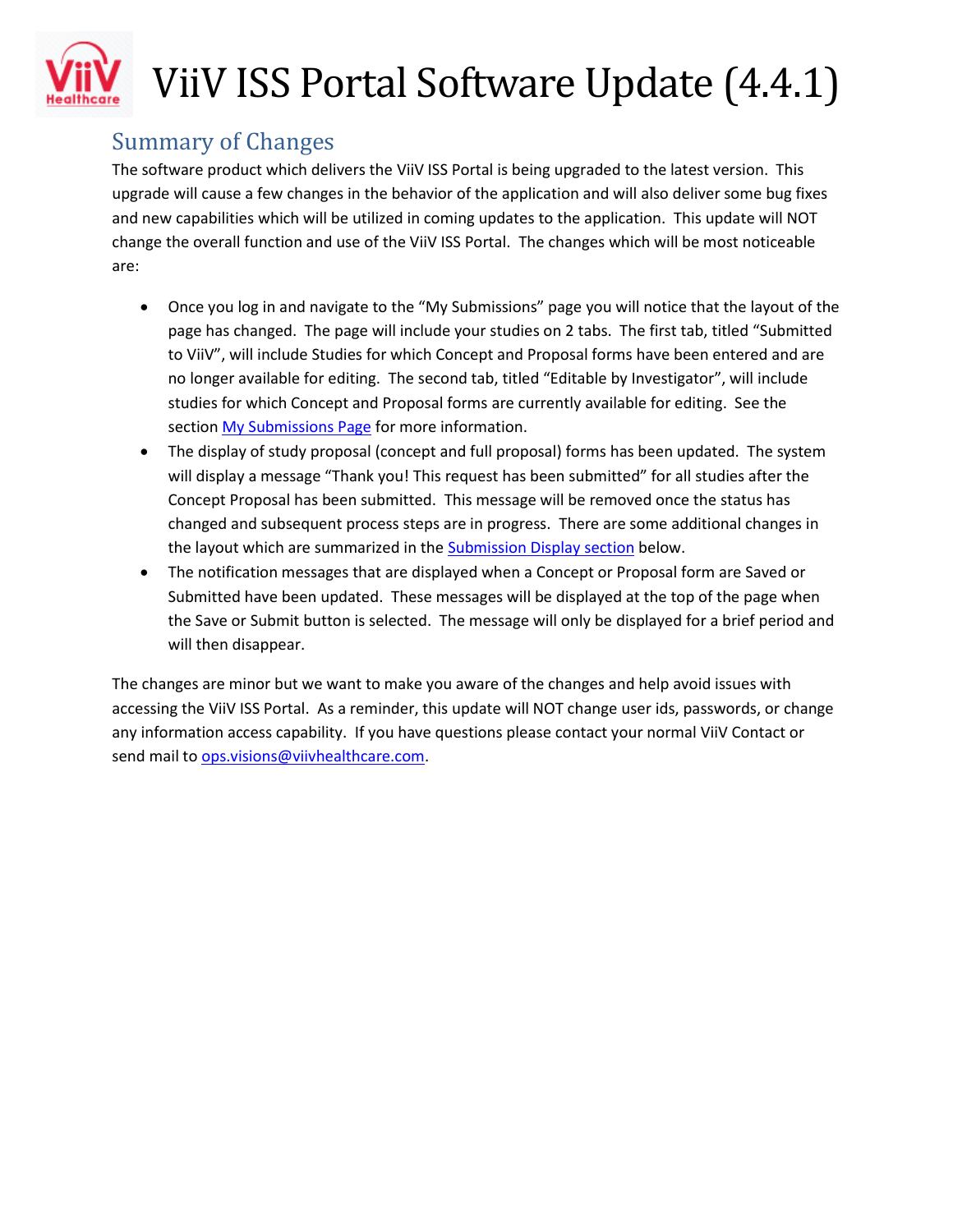## <span id="page-1-0"></span>My Submission Page

When you select the My Submissions option from the main menu the system will display your list Submissions (Proposal Forms) split over two tabs rather than a list on a single page. (See the screen shot below.) The first tab labeled "Submitted to ViiV" is a list of submissions where the proposal forms (Concept or Full Proposal) have been submitted by the investigator and are now readable (read only) from the portal. The "Submitted to ViiV" tab will include: The Title of the Submission which is also a link to the submission information; the Current Status of the submission; the Date Submitted; and the portal group. (At this point the portal group will always be "DEFAULT"). The change is that the proposal forms for the submissions listed on this page will be Read Only.



The second tab titled "Editable by Investigator" is a list of Concept proposals that have been started and not submitted or full proposal forms that are currently editable by the Investigator. Please remember the full proposal form is only available after the Concept Proposal has been accepted. When this tab is selected (See the example below) the following information will be displayed. The Title of the submission, which is the link that is used to open the current proposal form for entry. In addition, the following information will be displayed: The Current Status, which will be blank for Concept proposals not yet submitted; The Date Submitted, which will be the empty for a Concept proposal under development; The Editable Until Date, which will be empty for a Concept proposal under development and will indicate the expiration date for edit access to complete the full proposal if the Concept proposal has been accepted.

Another new feature of this release is that the Investigator may delete a Concept proposal that has been started but will not be completed. When a concept proposal has been started and not submitted this display will include a red delete icon ( $\bullet$ ). Clicking on this icon ( $\bullet$ ) will delete the unsubmitted Concept proposal.